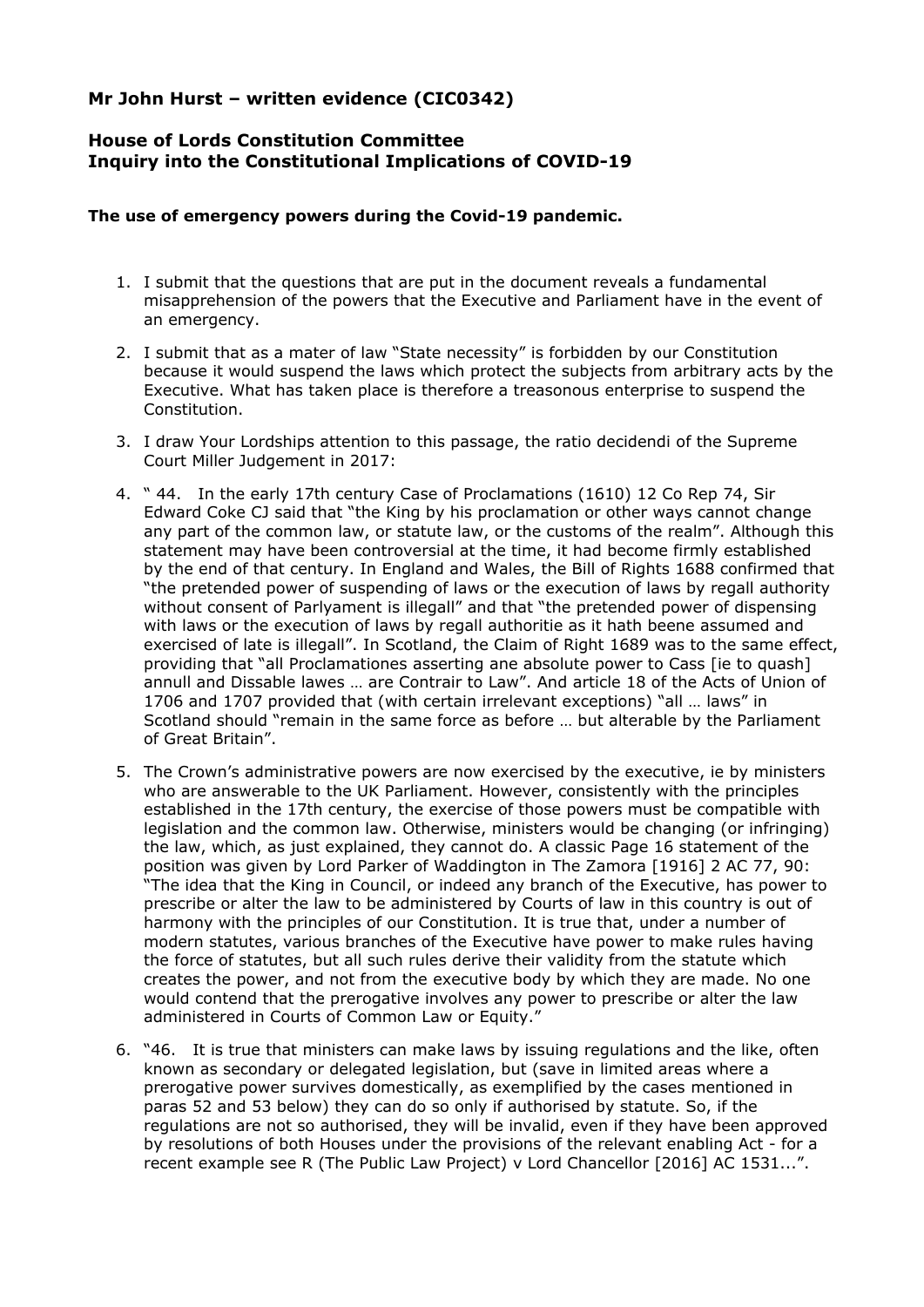- 7. <https://www.supremecourt.uk/cases/docs/uksc-2016-0196-judgment.pdf>
- 8. These, I submit, are the principles of our Constitution in Magna Carta that are being infringed by the present claim of state necessity, the subjects are being "destroyed" without any due process of law and conviction and their rights not to be subject to arbitrary restrictions are being denied:
- 9. " 39. No freeman shall be taken or [and] imprisoned or disseised or exiled or in any way destroyed, nor will we go upon him nor send upon him, except by the lawful judgment of his peers or [and] by the law of the land[.3](https://oll.libertyfund.org/titles/mckechnie-magna-carta-a-commentary#lf0032_footnote_nt958)
- 10. To no one will we sell, to no one will we refuse or delay, right or justice...".
- 11. <https://oll.libertyfund.org/titles/mckechnie-magna-carta-a-commentary>
- 12. For the avoidance of doubt I include this passage from "Magna Carta by William Sharp McKechnie (1914) on the significance of the second instance of the word "And" , ("vel" in the Latin) in Article 39. Many translations use merely the word "or" which falsely implies that there is an alternative to Judgement by ones peers:
- 13. " 4): The meaning of "vel."
- 14. The peculiar use of the word "*vel"* introduced an unfortunate element of ambiguity. No proceedings were to take place "without lawful judgment of peers *or* by the law of the land"—"or" thus occurring where "and" might naturally be expected. Authorities on medieval Latin are agreed, however, that "*vel"* is sometimes equivalent to *et.*[3](https://oll.libertyfund.org/titles/mckechnie-magna-carta-a-commentary#lf0032_footnote_nt980) Comparison with the [382] terms of chapter 52 and with those of the corresponding Article of the Barons places the matter almost beyond doubt. The 25th of the Articles of the Barons had provided that all men disseised by Henry or Richard should "have right without delay by judgment of their peers in the king's court," giving no hint of any possible alternative to *judicium parium.* Chapter 52 of the Charter, in supplementing the present chapter, describes the evils complained of in both chapters as acts of disseisin or outlawry by the King "*sine legale judicio parium suorum,"* leaving no room for ambiguity...".
- 15. Magna Carta, and the Declaration of Rights, are constitutional statutes which ratified peace treaties and re-stated the common law as an exercise of the Royal Prerogative. Here is what Halsbury's Laws of England in its chapter on constitutional law has to say on this subject:
- 16. " 368. Relations of prerogative to common law and statute.
- 17. The prerogative is thus derived from and limited by the common law, and the monarch can claim no prerogatives except such as the law allows. In particular no prerogative may be recognised that is contrary to Magna Carta or any other statute, or that interferes with the liberties of the subject.
- 18. The courts have jurisdiction, therefore, to inquire into the existence or extent of any alleged prerogative, it being a maxim of the common law that the King ought to be under no man, but under God and the law, because the law makes the King. If any prerogative is disputed, the courts must decide the question whether or not it exists in the same way as they decide any other question of law. If a prerogative is clearly established, they must take the same judicial notice of it as they take of any other rule of law...".
- 19. The case of Nichols v. Nichols, 1576, stated "Prerogative is created for the benefit of the people and cannot be exercised to their prejudice".
- 20. This principle, that the Courts must adjudicate on and respect prerogative like any other form of law, is the reason why all Crown Officers must know the law. If an official does not know the law how can he be certain that he is complying with it and justify his actions in a Court of law?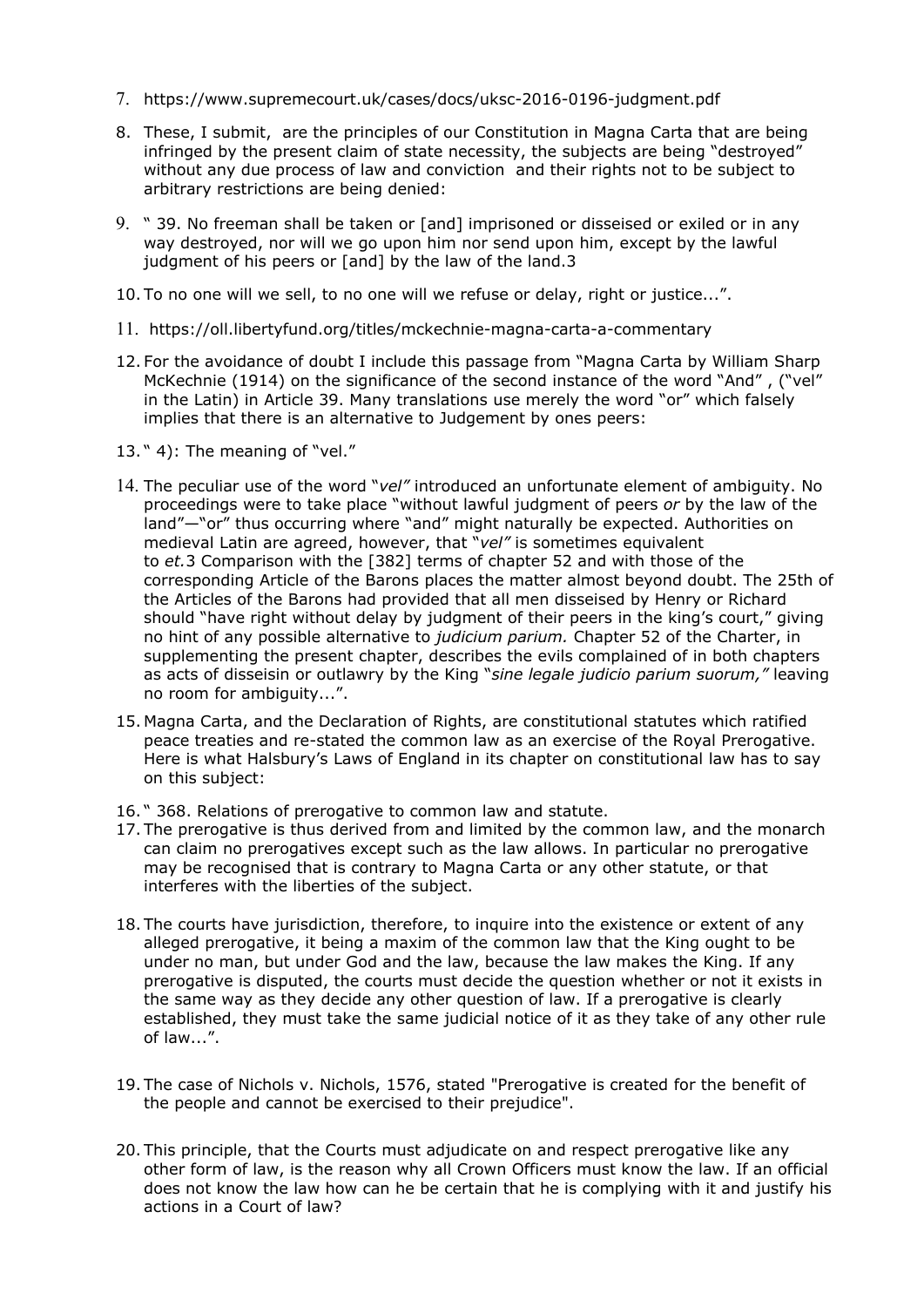- 21.Appointing persons who are insufficiently educated in the constitutional rights of the people cannot be beneficial to the people.
- 22. I am mindful that it is an overt act of the treason to destroy the constitution of the country, that all persons who incite, aid or abet treason are themselves guilty of treason as principals and may be indicted accordingly, that in a case of treason a person who gives assistance after the commission of a crime does become thereby a party to the crime and that the common law offence of compounding (misprision) of treason is specifically retained by section 5(5) of the Criminal Law Act 1967.
- 23. I draw the House's attention to this passage from McKechnie:
- 24. " CHAPTER FORTY–FIVE.
- 25. We will appoint as justices, constables, sheriffs, or bailiffs only such as know the law of the realm and mean to observe it well….
- 26. The commentary from McKechnie is as follows:
- 27. "The object of this plainly worded clause was to prevent the appointment of unsuitable men to responsible posts under the Crown. The list of officers is a comprehensive one justices, sheriffs, constables and bailiffs—embracing all royal ministers and agents, both of the central and of the local government, from the chief justiciar down to the humblest serjeant.3 This clause was directed in particular against John's foreign favourites such as the Poitevin Bishop of Winchester, Peter des Roches, who had wielded the authority of chief justiciar in 1214 when the King was abroad,4 or such as Engelard de Cigogné, stigmatized by name in a later part of Magna Carta.5 Such men had no interests at stake in England, and little love for its customs and free traditions. In future John must choose a different type of servants, avoiding all such unscrupulous men, whether Englishmen or foreigners, as were ready to break the law in their master's interests or their own. But what class were to fill their places?
- 28.Bishop Stubbs credits the framers of the Charter [432] with an intention to secure the appointment of men well versed in legal science: "on this principle the steward of a court–leet must be a learned steward."1 The clause of Magna Carta, however, refers to royal nominees, not to the officers appointed by mesne lords to preside over their feudal courts. The barons appointed their own stewards and bailiffs, and had no wish to hamper their own freedom of choice; but only that of the King. Further, the barons did not desire that John should employ men steeped in legal lore, but plain Englishmen with a rough–and–ready knowledge of insular usage, who would avoid arbitrary acts condemned by the law. The barons at Runnymede desired precisely what the council of St. Albans had desired on 4th August, 1213, when it issued formal writs to sheriffs and foresters to observe the laws of Henry I. and abstain from unjust exactions;2 and these laws of Henry were but the laws of Edward Confessor (or, in reality, of Canute) slightly amended.
- 29. The attitude of John's barons was the same as that of Henry's barons, when the latter declared, in 1234, in emphatic terms, that they did not wish the laws of England to be changed.3 They were far from desiring to be governed by ministers deeply versed in the science and literature of jurisprudence, since these would necessarily have been churchmen and civilians...".
- 30. Magna Carta: A Commentary on the Great Charter of King John, with an Historical Introduction. by William Sharp McKechnie (Glasgow: Maclehose, 1914).